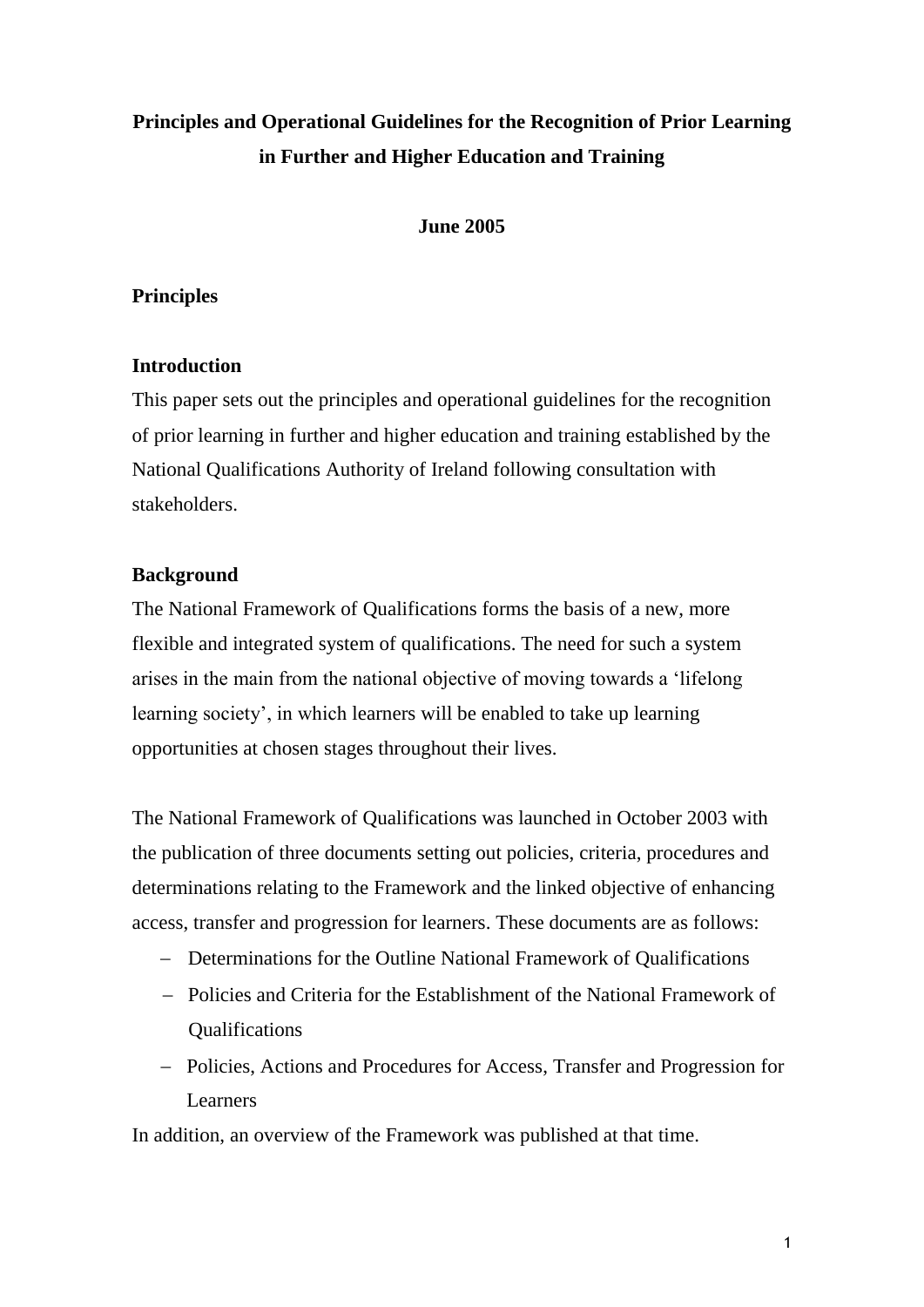The concept of lifelong learning indicates that learning should encompass the whole spectrum of formal, non-formal and informal learning. Learning occurs in many contexts that include work, involvement in social and community activities, or learning through life experience generally. In order to enable the individual to learn throughout life, equal value should be given to all these forms of learning regardless of source, how it is achieved or when in life it is achieved. A major objective of the National Framework of Qualifications is to recognise all learning achievements. It aims to do this by supporting the development of alternative pathways to qualifications (or awards) and by promoting the recognition of prior learning.<sup>1</sup>

Recognition is a process by which prior learning is given a value. It is a means by which prior learning is formally identified, assessed and acknowledged. This makes it possible for an individual to build on learning achieved and be formally rewarded for it. The term 'prior learning' is learning that has taken place, but not necessarily been assessed or measured, prior to entering a programme or seeking an award. Prior learning may have been acquired through formal, non-formal, or informal routes.

The National Qualifications Authority of Ireland has set out the purposes of the recognition of prior learning in the Policies, Actions and Procedures for Access, Transfer and Progression for Learners:

- entry to a programme leading to an award
- credit towards an award or exemption from some programme requirements
- $-$  eligibility for a full award

 $\overline{a}$ 

<sup>1</sup> For the purposes of this paper, RPL is considered as encompassing all types of prior learning: AP(E)L has tended to become a collective term which encompasses, for example, Accreditation of Prior Learning (APL); Accreditation of Prior Experiential Learning (APEL); Accreditation of Prior Certificated Learning (APCL); Recognition of prior learning (RPL); Accreditation of Prior Learning and Achievement (APL&A); Recognition of Current Competencies (RCC); and, more recently Learning Outside Formal Teaching (LOFT).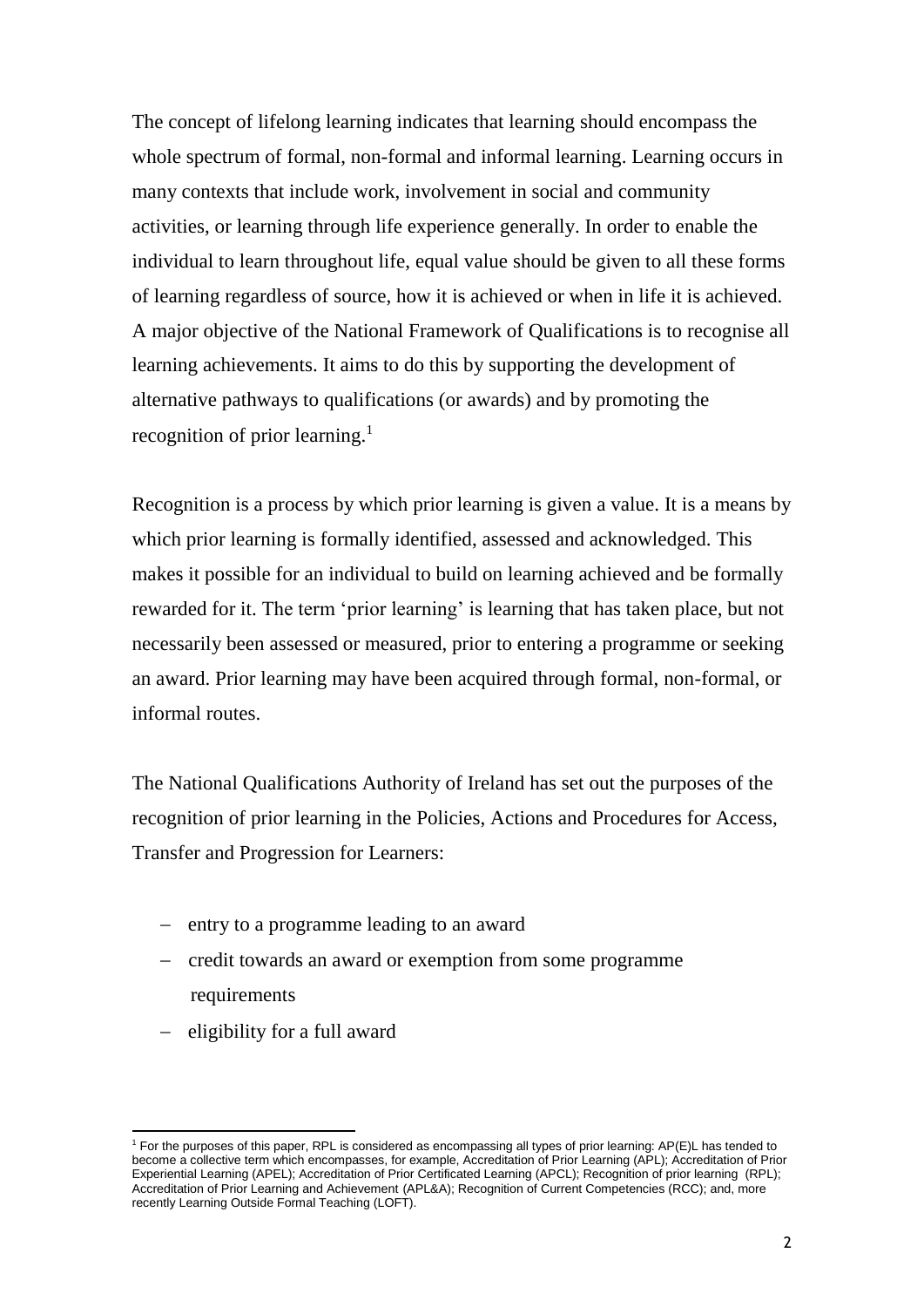In addition, the recognition of prior learning can also be directly relevant in terms of facilitating employment. While there is not necessarily a direct link with qualifications in such recognition, this is a very important dimension to the recognition of prior learning.

For the purposes of developing a national approach to the recognition of prior learning, prior learning encompasses: 2

- 1. *formal learning* which takes place through programmes of study or training that are delivered by education or training providers, and which attract awards.
- 2. *non-formal learning* that takes place alongside the mainstream systems of education and training. It may be assessed but does not normally lead to formal certification. Examples of non-formal learning are: learning and training activities undertaken in the workplace, voluntary sector or trade union and in community-based learning.
- 3. *informal learning* that takes place through life and work experience. (And is sometimes referred to as experiential learning.) Often, it is learning that is unintentional and the learner may not recognise at the time of the experience that it contributed to his or her knowledge, skills and competences.

It is a policy of the Qualifications Authority to promote the co-ordination and harmonisation of processes for the recognition of prior learning on the part of education providers and awarding bodies. It sees the development of national principles and operational guidelines as a first step in this direction. There are a number and a variety of different approaches to the recognition of prior learning on the part of education providers, awarding bodies, in the workplace and elsewhere. In Ireland, a number of universities, the Dublin Institute of Technology, the Higher Education and Training Awards Council the Further

-

<sup>2</sup> *Adapted from:* Commission of European Union, 2000, *Memorandum of Lifelong Learning*, Commission Staff working Paper, Brussels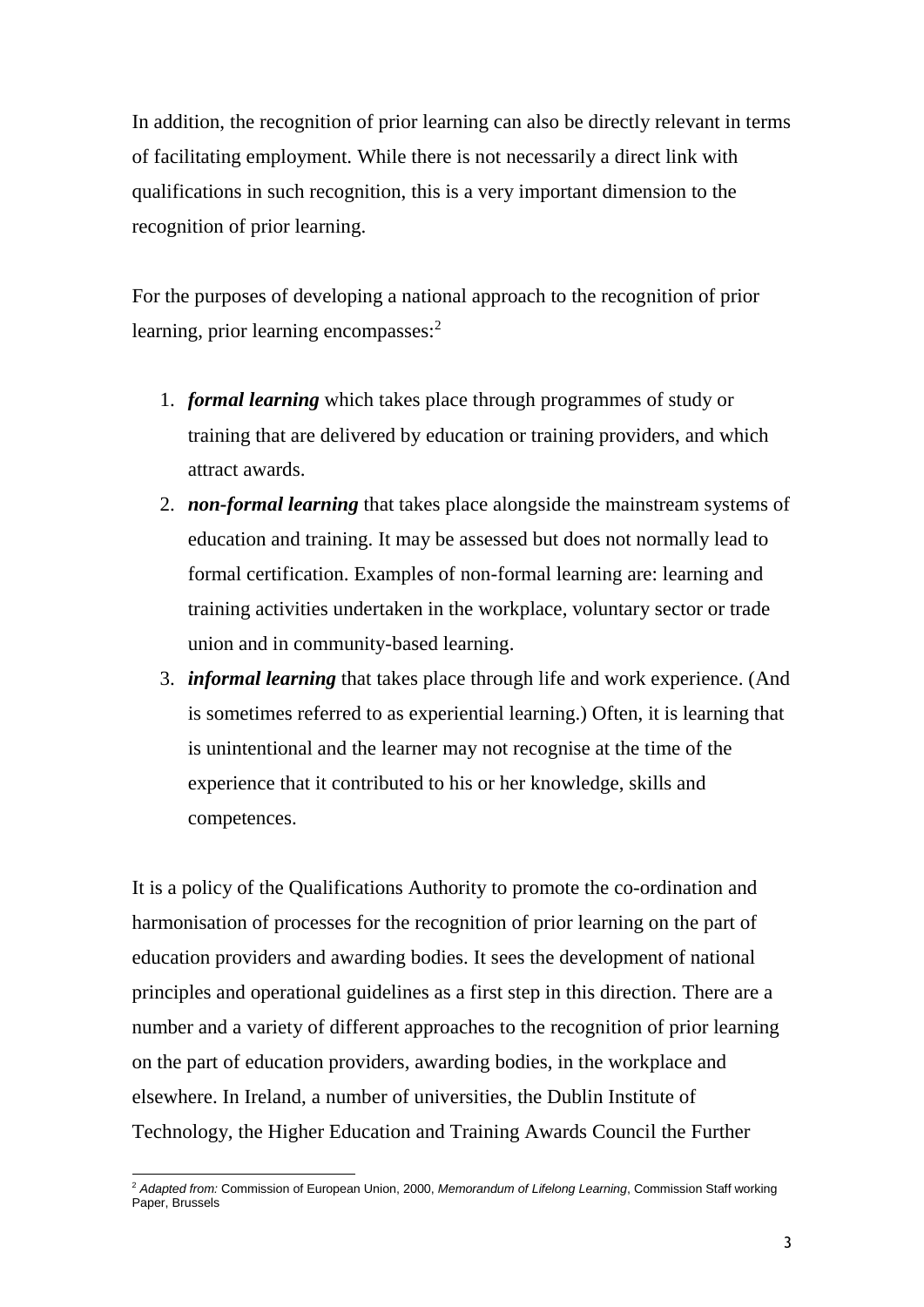Education Training and Awards Council, Institutes of Technology and private providers have policies and procedures, or are in the process of drafting these, on the recognition of prior learning. In European Union, a set of common principles regarding recognition of non-formal and informal learning with the aim of ensuring greater comparability between approaches in different countries and at different levels has been developed.<sup>3</sup> A number of countries have developed principles for the recognition of prior learning, such as Australia, New Zealand and Canada as well as many European states (France, Norway, Denmark, Germany and the Netherlands). In addition, states such as France have created individual rights backed by legislation to the recognition of prior learning whiles others evidence 'bottom-up' approaches where local training centres and workplace initiatives have been developed.

#### **Rationale for a national approach to the recognition of prior learning**

The principles are intended to encourage the development and expansion of processes for the recognition of prior learning by education and training providers and awarding bodies so that they may:

- communicate their commitment to the recognition of prior learning
- bring coherence and consistency to the recognition of prior learning
- remove difficulties that may confront an applicant wishing to transfer within and between the different education and training sectors.

A national approach builds on and takes account of developments already taking place both nationally and internationally: many awarding bodies are, or have been, actively developing their own policies and practices, thus there is a need to develop a national approach to ensure coherence and widespread acceptance of the outcomes of recognition. The intention is that these principles will be built on to develop operational guidelines which will be an exemplar of the nature of arrangements that further and higher education and training bodies (the Further Education and Training Awards Council, The Higher Education and Training

-

<sup>&</sup>lt;sup>3</sup> These principles are set out under the following main headings: individual entitlements; obligations of stakeholders; confidence and trust; and, credibility and legitimacy.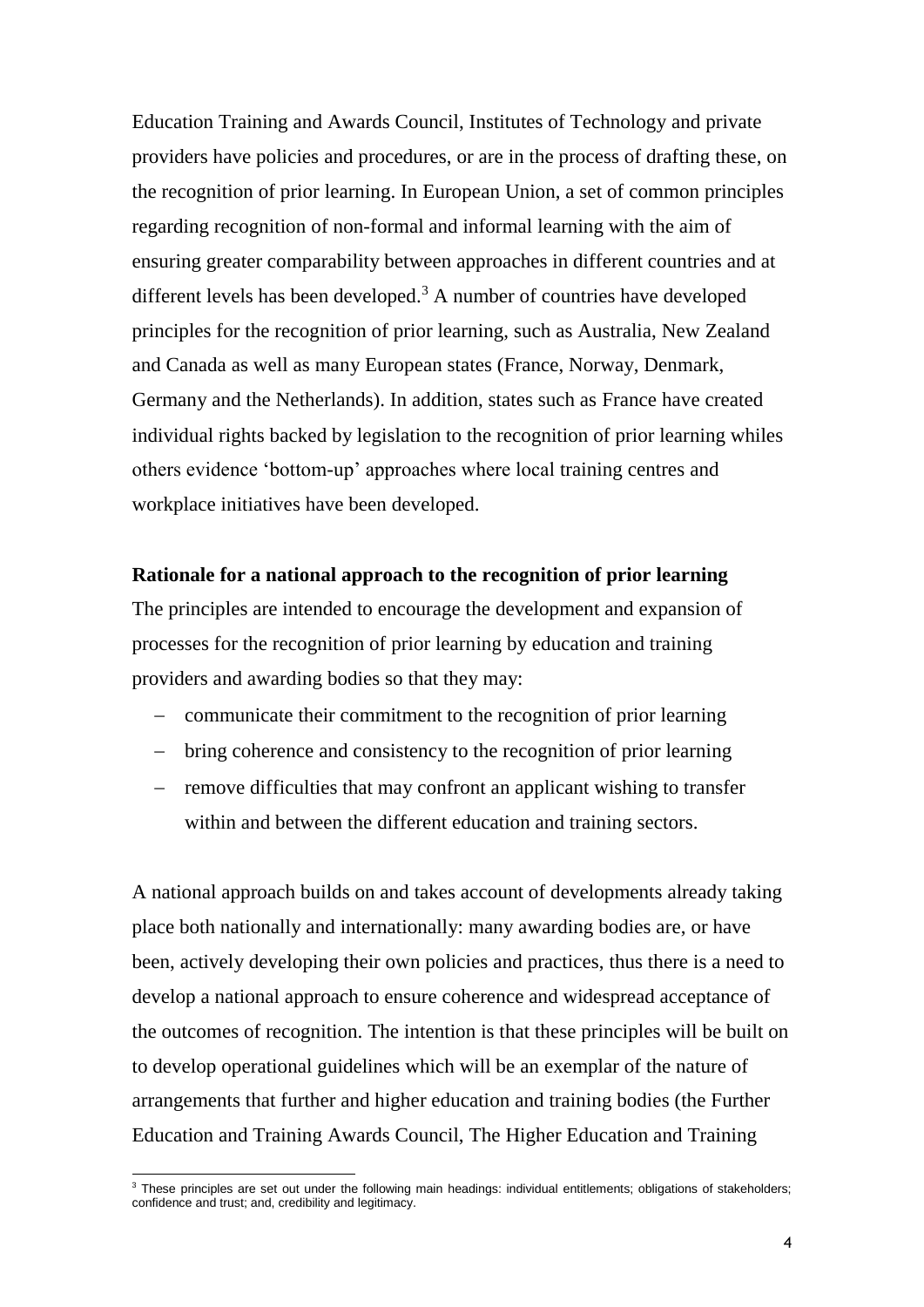Awards Council, the universities and the Dublin Institute of Technology) should consider putting in place.

# **Benefits of developing principles for the recognition of prior learning**

Recognition of prior learning should meet the needs of learners. Recognition of prior learning can support the socially inclusive purposes of further and higher education and training, in that it facilitates entry to programmes, gives credit to or exemptions from a programme of study or access to a full award. Recognition of prior learning can address the needs of disadvantaged groups, part-time students and mature students, and can have a positive impact on retention of students. In addition, recognition of prior learning gives opportunities to providers of education and awarding bodies to use their assessment capability to up-skill individuals and meet workforce needs at local and national levels. Recognition of prior learning can bring benefits to the workplace by enhancing worker's employability and a better matching of skills demand and supply.

Recognition of prior learning can assist in supporting staff development within organisations by increasing staff motivation to undertake appropriate education or training. It can reduce the amount of time required to acquire a qualification.

#### **Use of the term** *Applicant*

In developing these principles, it is recognised that the terms *learner* and *applicant* are interchangeable. The term *applicant* will be used throughout to reflect the fact that an individual is applying to have his or her prior learning assessed or recognised. *Learner* will be used where it is more specifically appropriate, as in lifelong learner.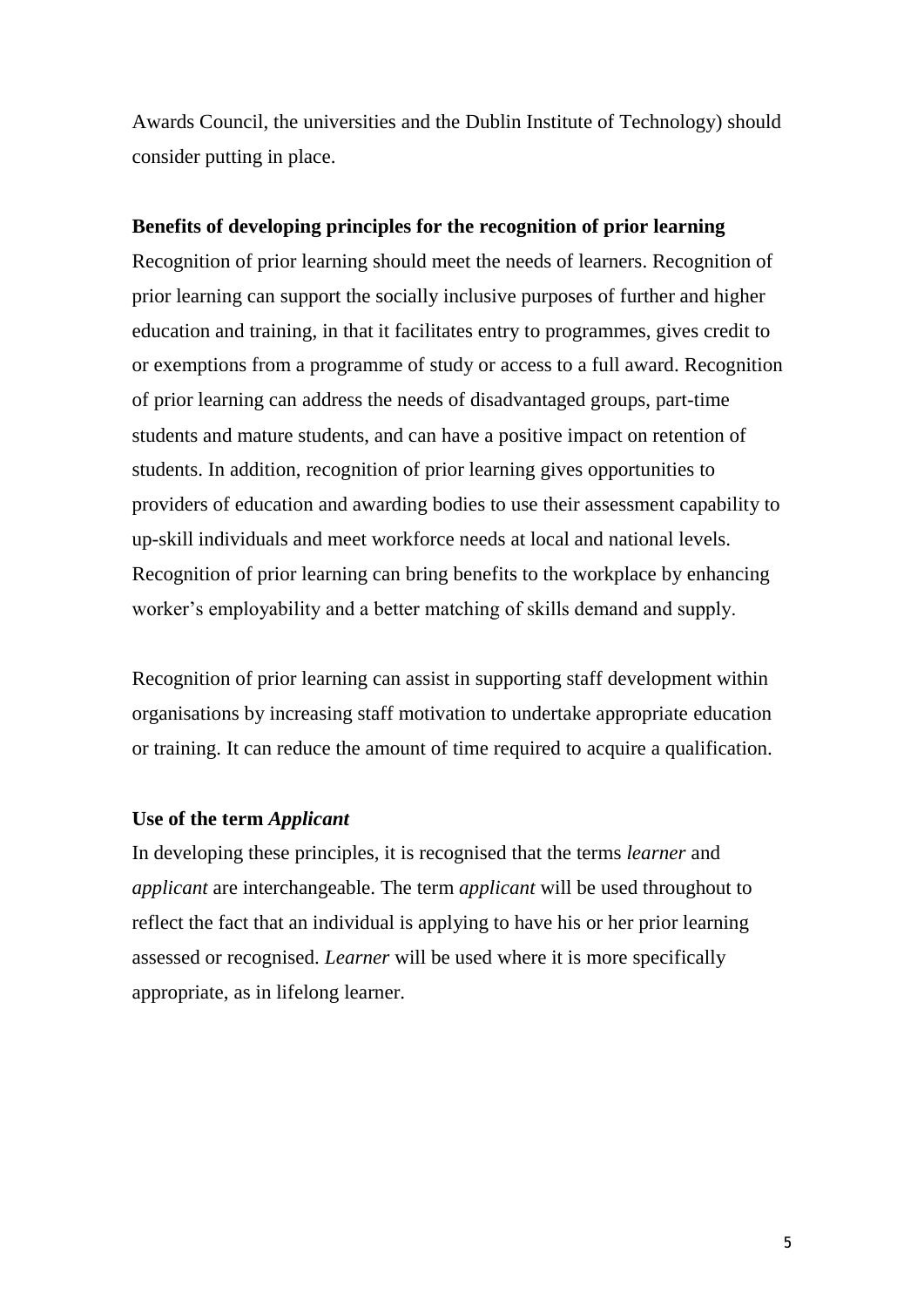# **Principles for the recognition of prior learning**

The principles for the recognition of prior learning are addressed to education and training providers, awarding bodies, and those in the workplace. The principles are available to those who are developing systems of recognition of prior learning and to those who wish to make use of the prior learning that has been recognised by other providers or awarding bodies.

# *General*

- The recognition of prior learning will give value to all learning, no matter how that learning is achieved.
- Participation in recognition is a voluntary matter for the individual.
- The recognition of prior learning will be part of an inclusive approach to learning by education and training providers and awarding bodies.
- Recognition of prior learning will provide opportunities for access, transfer and progression to education and training and for the achievement of an award.
- Recognition of prior learning will provide opportunities for learners to participate on an active basis in society in general and within a workplace context.

# *Quality*

- Recognition of prior learning should be fully embedded within the quality assurance procedures of providers and awarding bodies.
- Recognition of prior learning should maintain the standards of the National Framework of Qualifications and its awards.
- Processes for the recognition of prior learning should be credible to all stakeholders.
- The outcomes-based approach of the National Framework of Qualifications supports the attainment of awards through diverse routes, including the recognition of prior learning, and such recognition of prior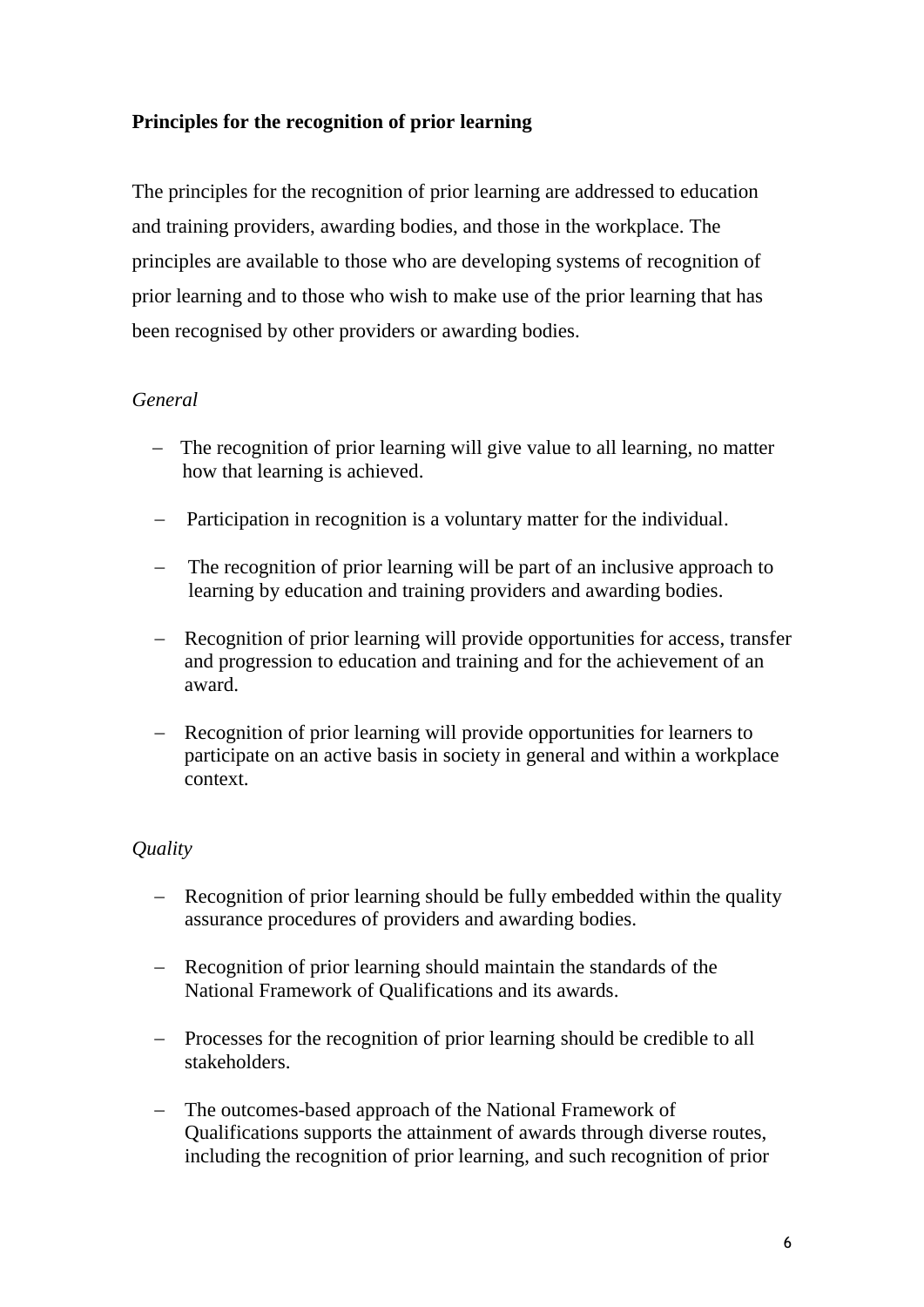learning will maintain and support the standards associated with the National Framework of Qualifications and its awards.

# *Communication/documentation*

- A clear statement of the policies, processes and practices of the education and training providers and awarding bodies for the recognition of prior learning should be available to all users.
- Processes and practices for the recognition of prior learning should be clearly documented.
- Processes and practices for the recognition of prior learning should be communicated openly and clearly to all. (Applicants, education and training staff and assessors).

## *Assessment*

- Assessment criteria for the recognition of prior learning should be published, made explicit to applicants, and applied consistently and fairly.
- Assessment criteria should be based on learning outcomes of awards or standards of knowledge, skill and competence set out in the National Framework of Qualifications and by the relevant awarding bodies.
- Assessment and verification mechanisms for the recognition of prior learning should be appropriate and fit for purpose.

# *Process*

- Guidance and support should be available for applicants and all involved in the processes of recognition of prior learning.
- An appropriate appeals mechanism should be in place.
- Recognition of prior learning processes should be easy to understand, fair and transparent, and be conducted in a reasonable time frame.
- The recognition of prior learning processes should be organised in such a way that they do not create barriers for the applicant.
- Appropriate resources to support the processes for the recognition of prior learning should be in place.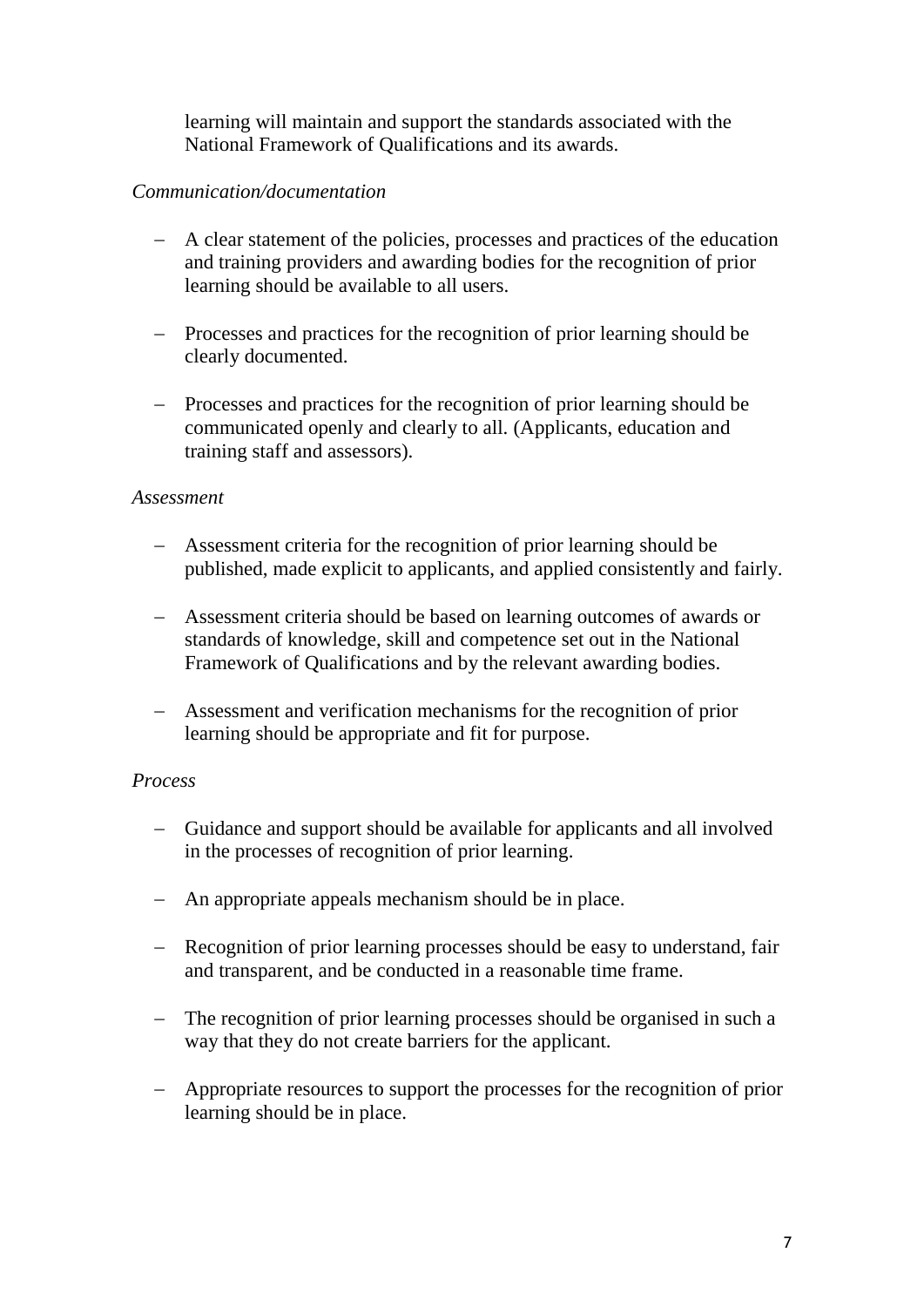#### **Operational Guidelines**

#### **Introduction**

These operational guidelines build upon the principles above. The Authority considers that in developing a policy and approach to promoting co-ordination and harmonisation of the processes for the Recognition of Prior Learning, it is helpful and appropriate for the Authority to develop operational guidelines for further and higher education and training awarding bodies and providers. The intention is that these guidelines will give an exemplar of the nature of the arrangements that further and higher education and training awarding bodies and providers (the Further Education and Training Awards Council, the Higher Education and Training Awards Council, the universities and the Dublin Institute of Technology, referred to in these guidelines as the further and higher education and training awarding bodies) should consider putting in place.

In so doing, the Authority is building on the approach set out in the Policies, Actions and Procedures for Access, Transfer and Progression for Learners that it published in October 2003.

## **Awards Councils**

In its policies, actions and procedures, the Authority noted the particular role of the awards Councils and set out that:

*"while the Authority has an overall role in developing the policy approach to access, transfer and progression, the Councils have the key*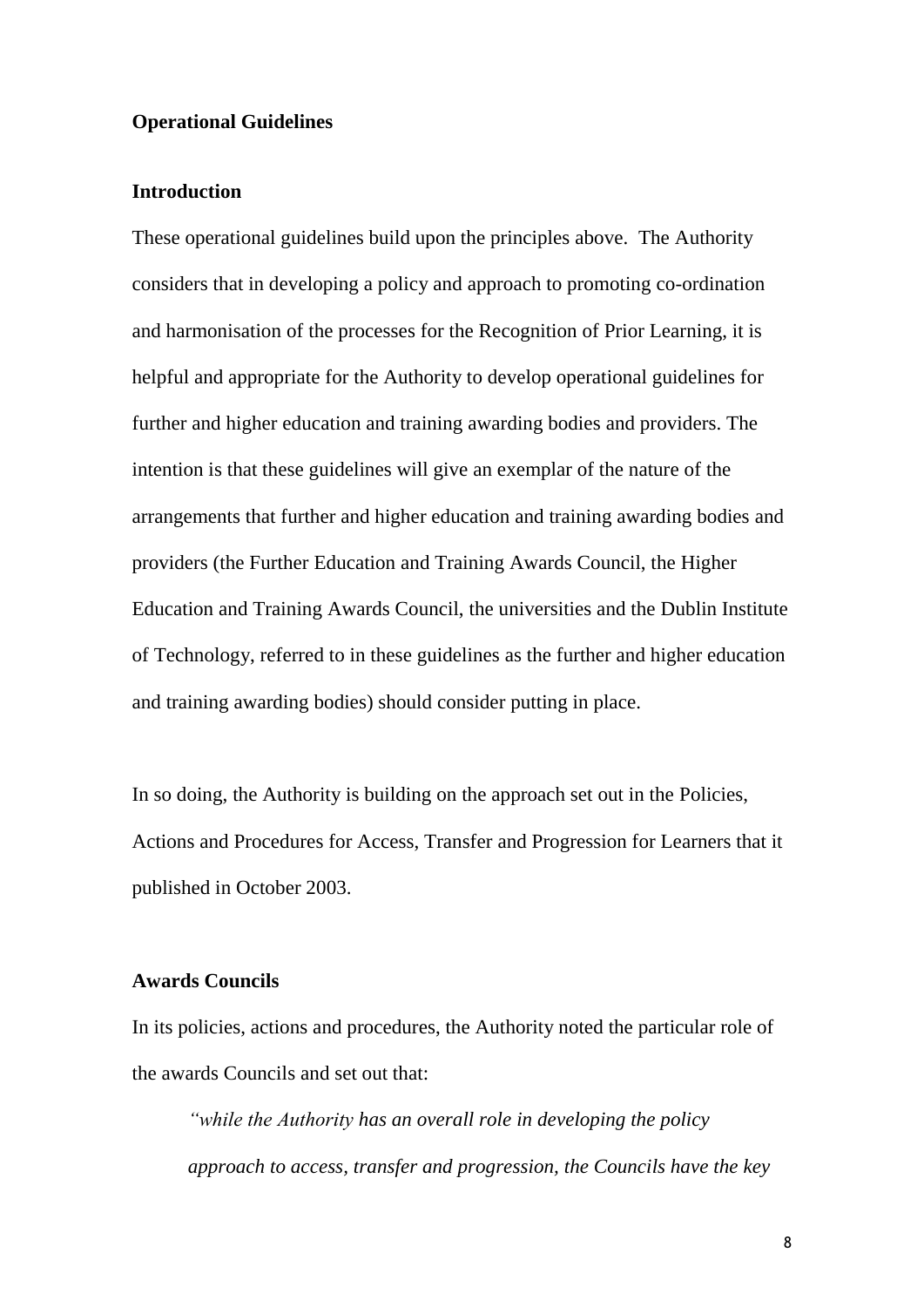*facilitatory and, indeed, regulatory role in ensuring that the policies of the Authority are appropriately developed, and that the procedures set by the Authority are implemented by providers (both providers with programmes leading to [or to lead to,] the awards of the Councils and providers with delegated authority to make awards). While the Councils do not have a role in programme provision, in terms of either development or support, it is their role to ensure that the procedures of the Authority in relation to access, transfer and progression are implemented by providers and to do so, in part, through their approaches to performing their functions in relation to validation and delegation.*

*"Arising out of these statutory roles and responsibilities, actions and procedures have been defined to elaborate the part to be played by the awards Councils in implementing each of the policies of the Authority for the promotion and facilitation of access, transfer and progression."*

The awards Councils have a unique responsibility in relation to the recognition of prior learning in that they have a statutory function to make awards to persons who apply and who, in the opinion of the Council, have achieved the relevant learning outcomes. It is thus possible for a learner to achieve an award without participation in a specific programme. It is open to the Councils to seek the assistance of a provider in confirming that the necessary learning outcomes have been achieved before an award is made in this way. Indeed, the Higher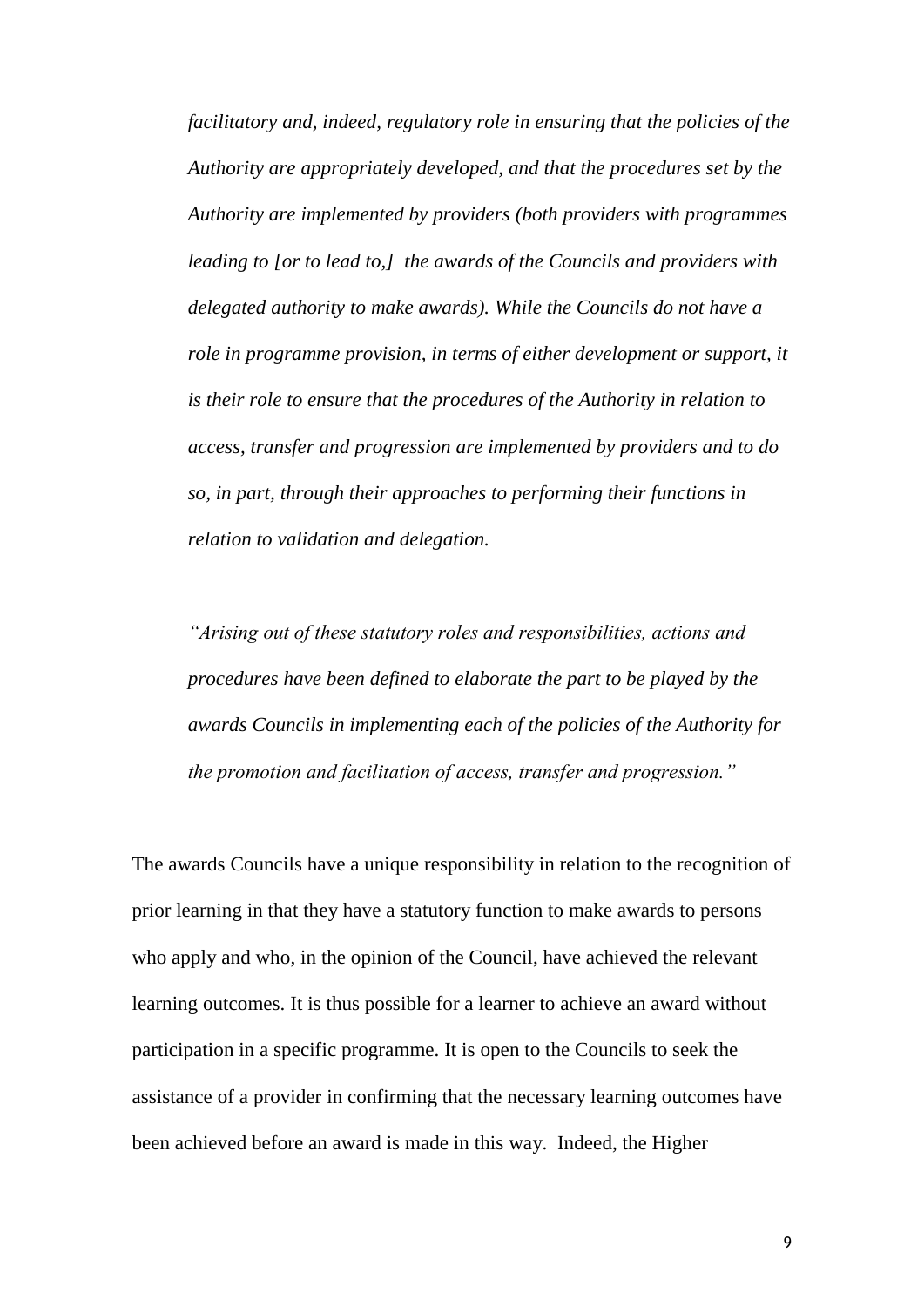Education and Training Awards Council has now commenced the implementation of this statutory provision.

In the drafting of these guidelines, the Authority is requesting that the Councils would develop policies and procedures for themselves and for the providers with programmes leading to, or to lead to, their awards or delegated authority to make awards in a manner consistent with the national approach set out in these guidelines.

# **Providers of Further and Higher Education and Training**

In its policies, actions and procedures, the Authority noted the particular role of providers of further and higher education and training and set out that:

*"Under the terms of the Qualifications Act and under their own legislation and charters, providers of further and higher education and training generally have their own rights and responsibilities. Providers, such as those who will have programmes validated by either of the two Councils or with authority delegated by either of the two Councils to make awards themselves, as well as other providers with independent awarding powers, such as the universities and the Dublin Institute of Technology, all have essential roles to play in meeting the objectives of the Act. It is important that the arrangements put in place in the national framework of qualifications and in related matters facilitate the involvement of all of these providers in attaining the objectives of the Qualifications Act.*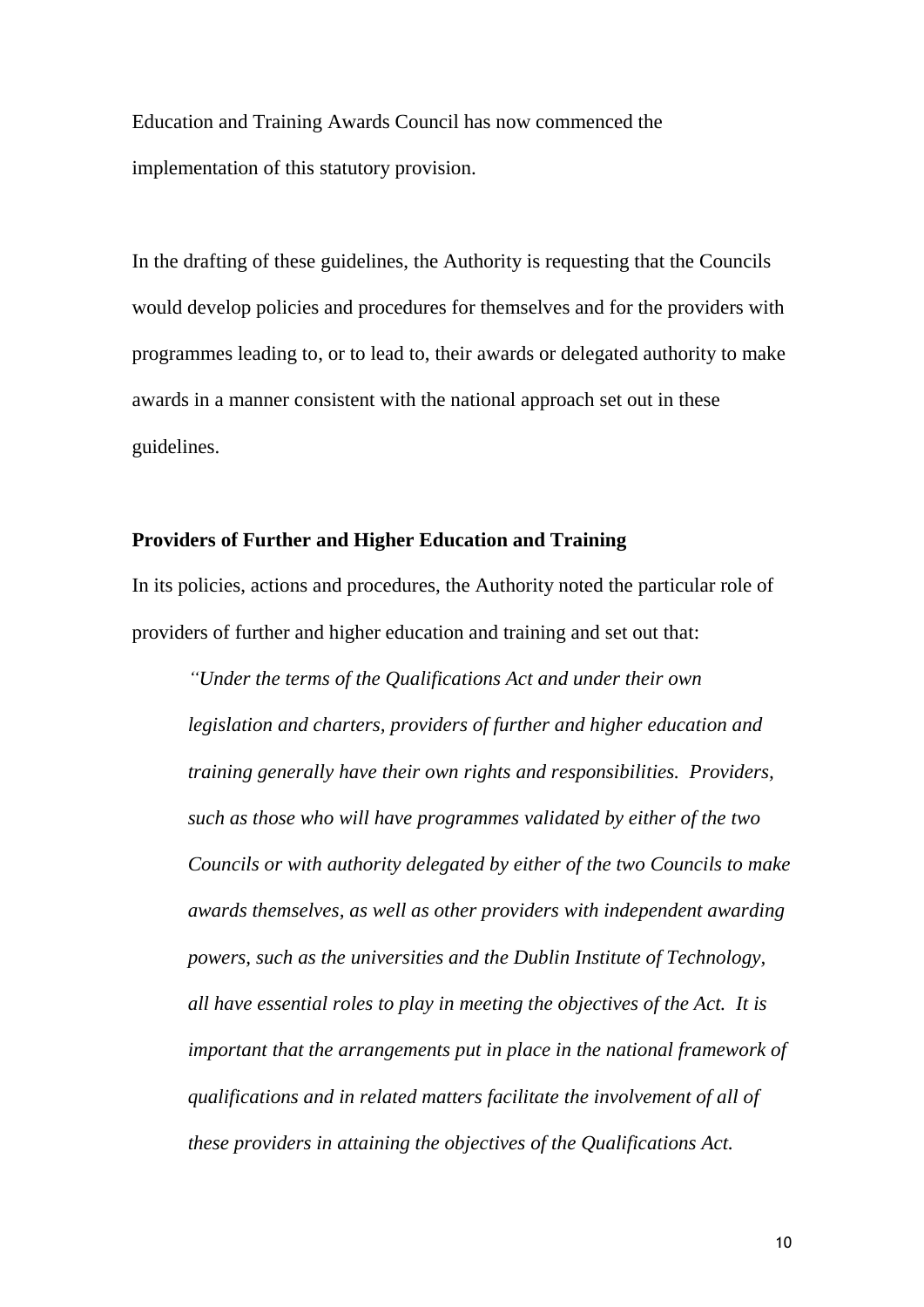*"A key function of the Authority is to determine procedures for the promotion and facilitation of access, transfer and progression to be implemented by providers of programmes of education or training. Some of the policies set out below require a process of development before the Authority can fully establish procedures through which they will be implemented. However, a range of procedures have been formulated by the Authority at this stage to complement the effectiveness of the framework. These are to be implemented in the short term by providers: they are outlined in the following sections of this document. It should be noted that these procedures may impact on providers to varying extents, as the providers are diverse in nature, in their status as awarding bodies, and in their relationship to the awards Councils."*

In the drafting of these guidelines, the Authority is requesting that, providers with independent awarding powers, such as the universities and the Dublin Institute of Technology would consider these guidelines in the context of the development of their own procedures. In relation to providers who have programmes validated by either of the two Councils, or with authority delegated by either of the two Councils to make awards themselves, it is the intention that the policies and procedures developed by the Councils will be consistent with the guidelines.

In the case of all of these providers it is of note that the procedures established by the Authority for implementation by providers of further and higher education and training set out that:

11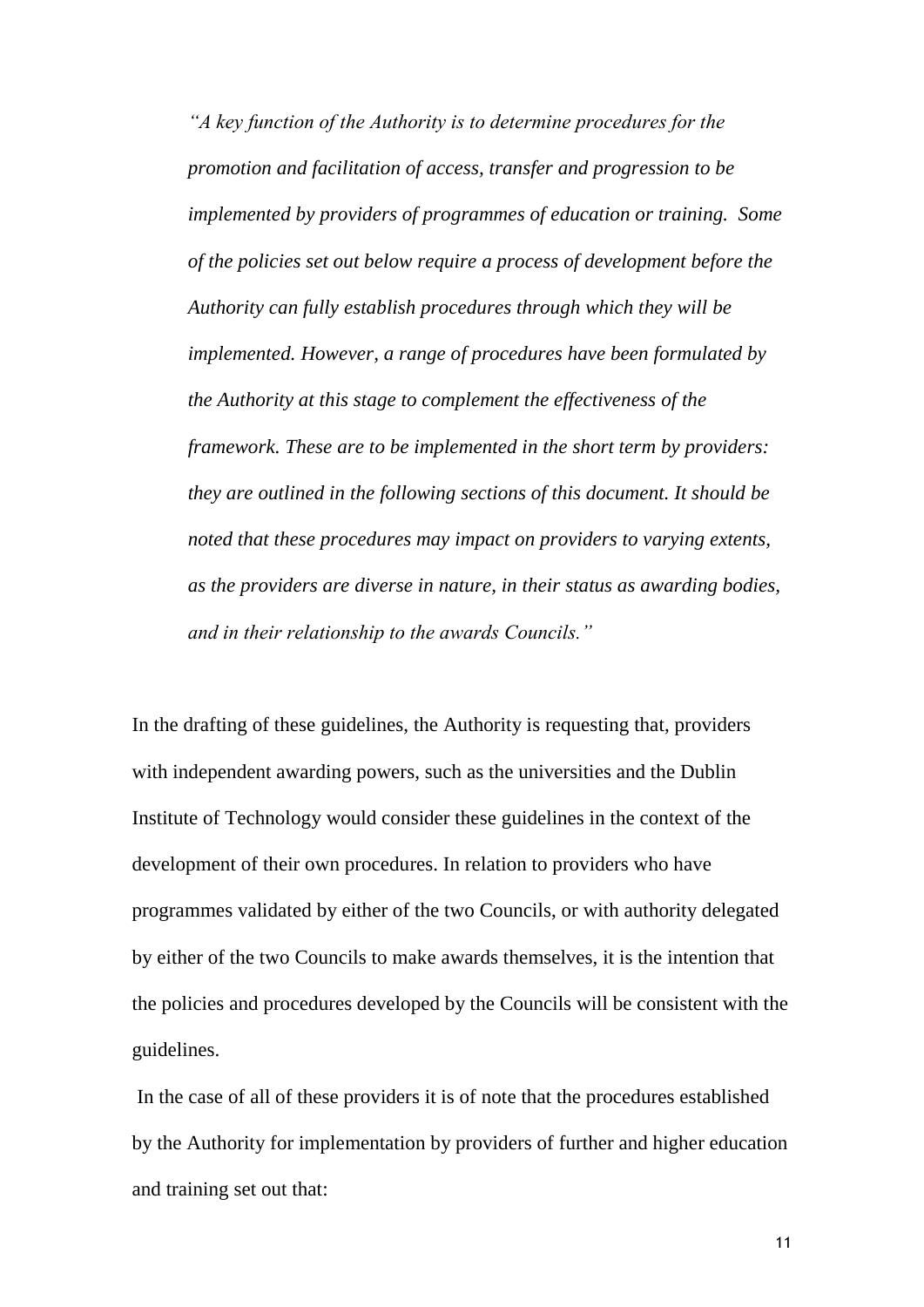*The Authority considers that it is appropriate to determine interim procedures for providers prior to the implementation of a national approach to credit. These procedures relate to the specification of arrangements for the recognition of prior learning by providers of education and training programmes leading to [, or to lead to,] awards. These are as follows:* 

- *all providers are required to develop a statement of arrangements available in respect of each of their programmes for the recognition of prior learning, for entry, for credit towards an award and for access to a full award. These statements should define the purposes for which recognition of prior learning processes can be used, ie., to enable entry to the programme; to provide exemption from programme requirements or credit towards an award; or to establish eligibility for a full award. Where the recognition of prior learning is used to enable entry to a programme, the statement of arrangements available should indicate to learners the competences needed to succeed on the programme*
- *in relation to providers whose programmes are validated by the Councils or who have been delegated authority by a Council to make awards, this statement of arrangements must be consistent with the policies and procedures of the relevant Council.*

It is a statutory requirement that providers who have programmes validated by either of the two Councils or with authority delegated by either of the two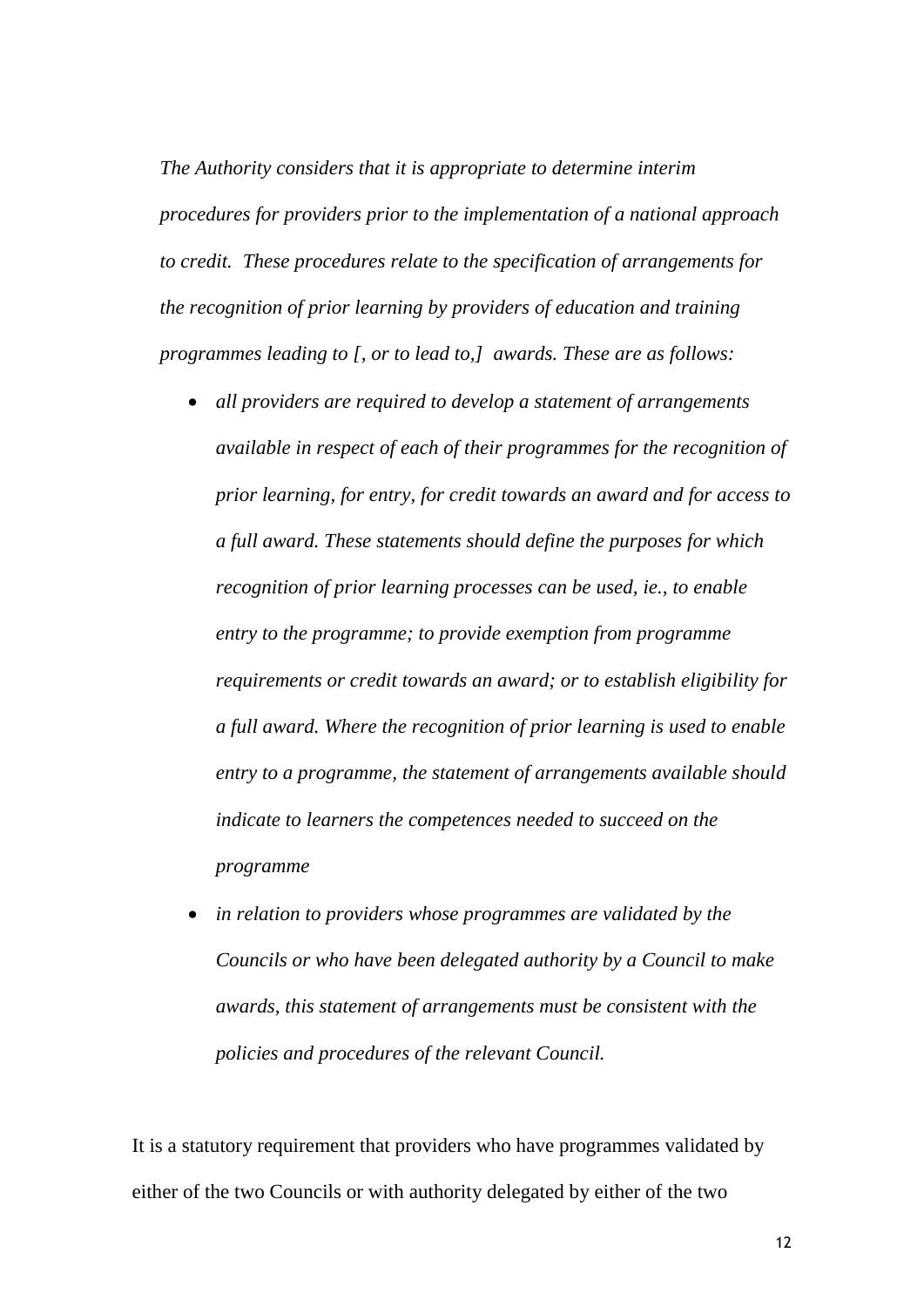Councils to make awards themselves, as well as the Dublin Institute of Technology, implement the Authority's procedures. on access, transfer and progression. In addition, the implementation of these arrangements by the universities is to be reviewed by the Authority.

## **Elements in Guidelines**

It is suggested that further and higher education and training awarding bodies and providers would each develop policies and procedures for recognition of prior learning which would each have the following elements:

- Review and updating
- Operational approaches
- Assessment
- Applicants
- Communications

## **Breakdown of Elements**

# *Review and updating*

• Each further and higher education and training awarding body will review and update the policies and procedures that it has in place for the recognition of prior learning following the publication of these guidelines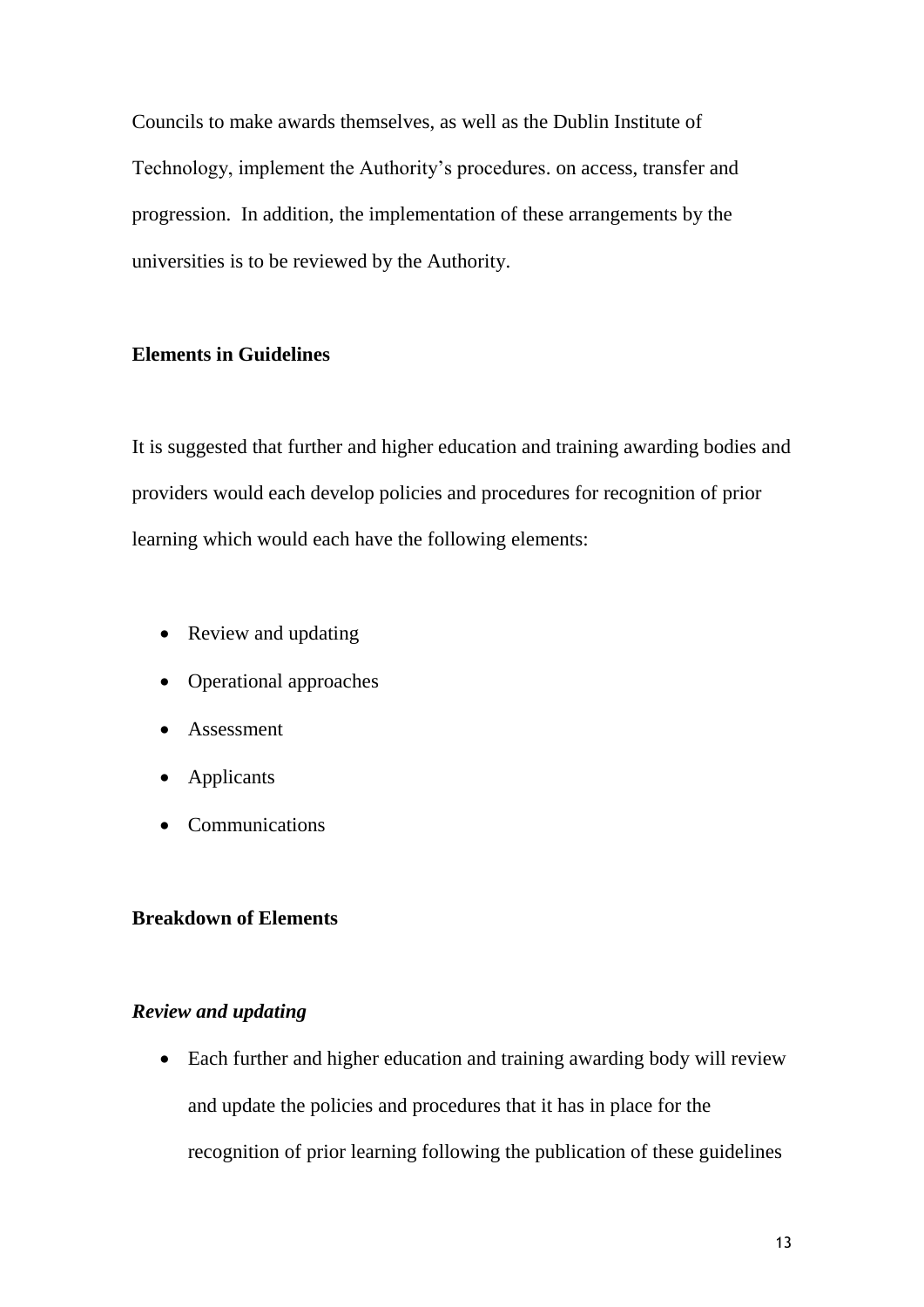and each body will review its policies and procedures on a regular basis in the future.

## *Operational approaches*

- The units, modules, programmes and awards that can be achieved on the basis of recognition of prior learning should be identified.
- Where any limits are put in place on the proportion of learning that can be recognised as prior learning, these should be explicitly stated. (In the case of direct applicants, the awards Councils cannot put in place any such limits for their awards)
- The roles and responsibilities of those involved in the process should be clearly set out, for example, the applicant, the assessor, and any other persons or boards/committees involved in recognition processes.
- Process should ensure that, where possible, the applicant can complete the recognition process in a shorter time than it would take to achieve the relevant unit, module, programme or award.
- Collaboration across sectors and between awarding bodies, providers and stakeholders should be encouraged.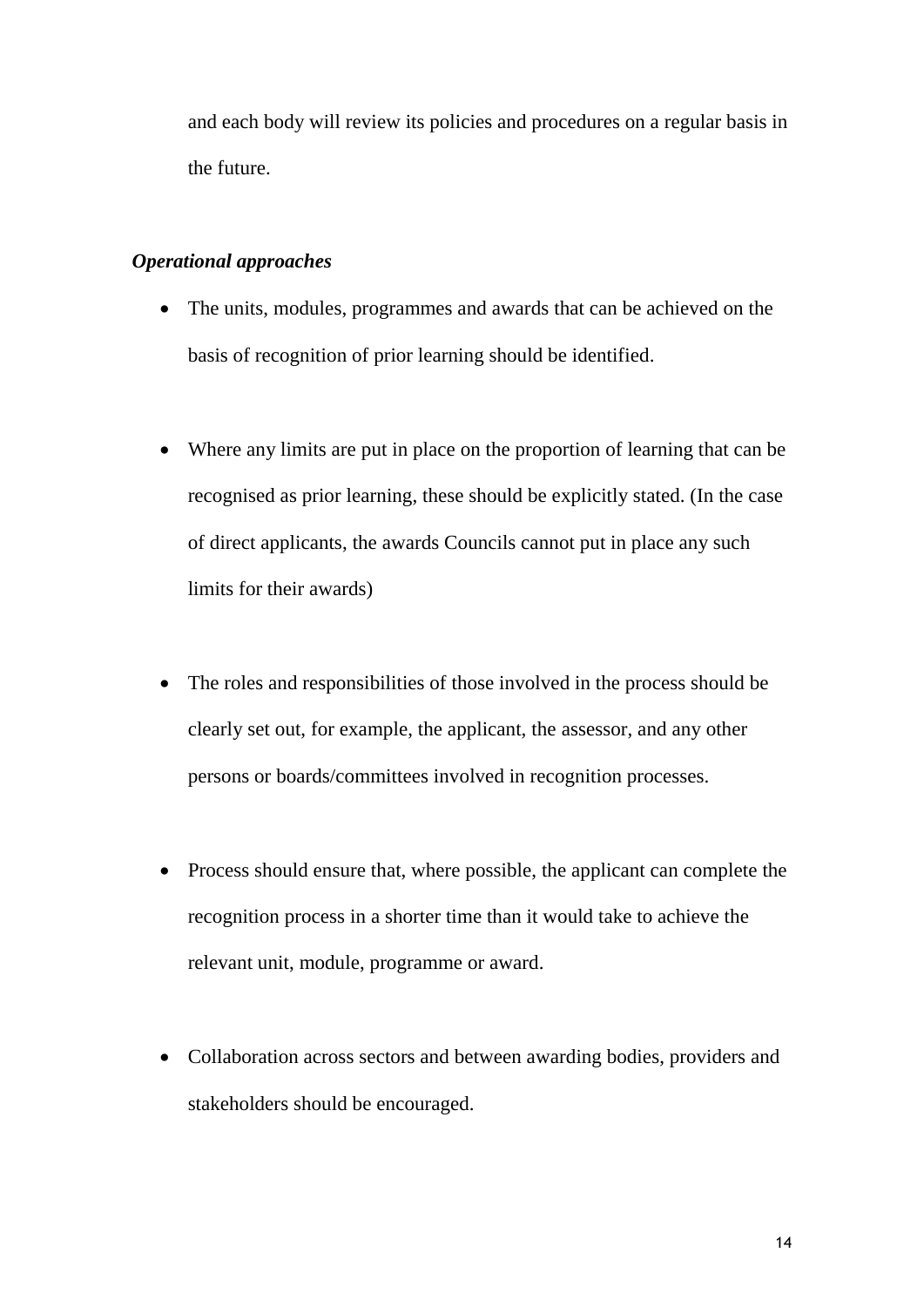#### **Assessment**

- Assessment of prior learning should be carried out by persons who are competent.
- Assessors and other persons involved in the recognition process should be given training and support as appropriate.
- The development and use of a range of assessment mechanisms should be encouraged. These should be proportionate to the task and comparable to other assessment processes used to determine whether learning outcomes have been achieved.

### **Applicants**

- Applicants should be fully informed of the application process, the stages within it and the nature and range of evidence that is considered appropriate to support a claim for the recognition of prior learning, including the learning outcomes against which prior learning will be assessed.
- The availability of guidance and support to applicants in the submission of evidence for assessment will be promoted.. There should be contact points for advice and support and they should be clearly signalled.